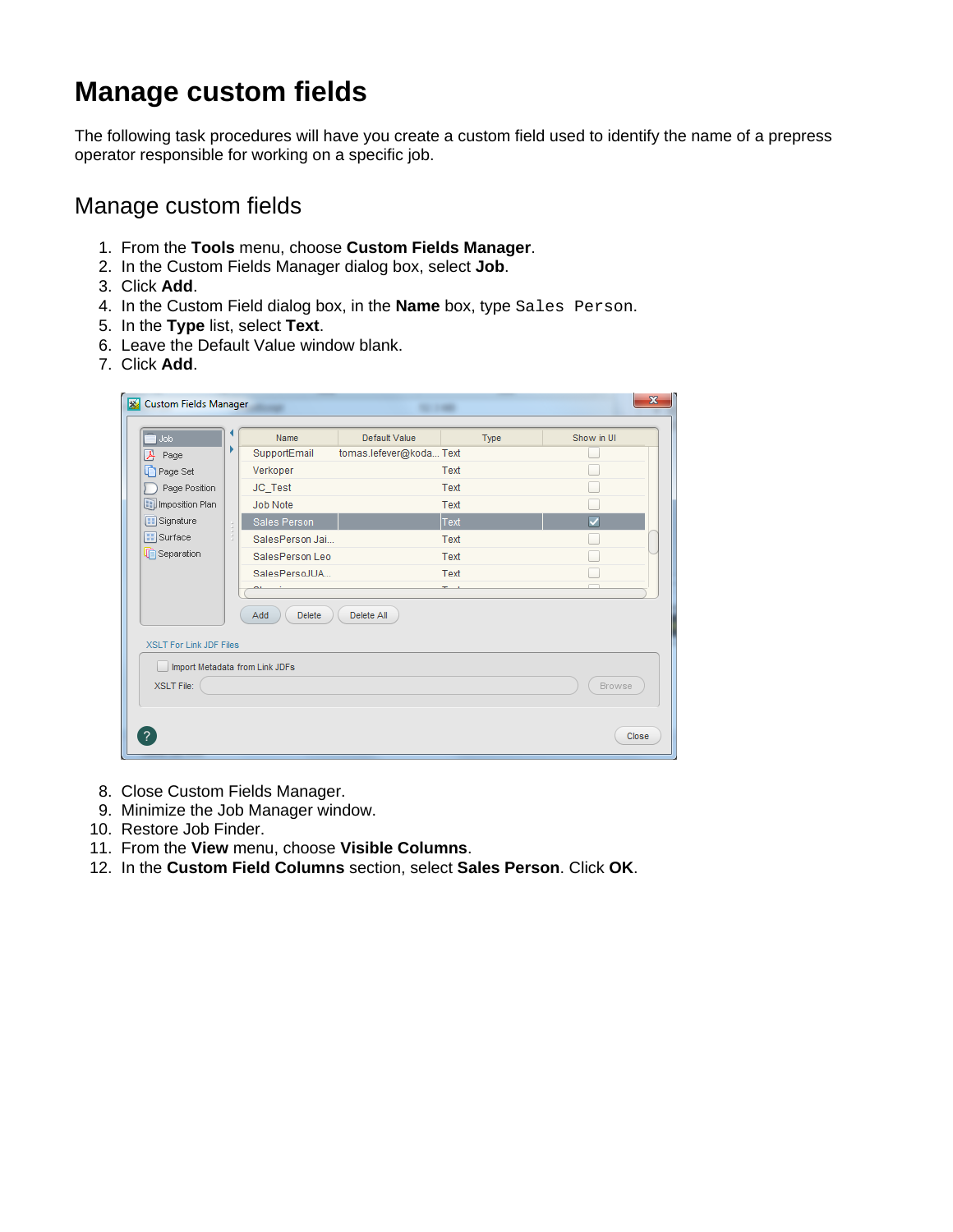| File<br>Edit View Process Tools Help                    |                             |             |                                     |                |                      |              |
|---------------------------------------------------------|-----------------------------|-------------|-------------------------------------|----------------|----------------------|--------------|
|                                                         |                             |             |                                     |                |                      | <b>Kodak</b> |
|                                                         |                             | <b>Jobs</b> | Pre-Jobs                            |                |                      |              |
| Name                                                    | $\blacktriangle$<br>Created |             | Pages Approved*<br>$\blacktriangle$ | Full Surfaces* | Sales Person         | <b>MIX</b>   |
| $\triangleright$ $\square$                              |                             |             |                                     |                |                      |              |
| $\triangleright$ $\square$ <sup>3</sup>                 |                             |             |                                     |                |                      |              |
| $\triangleright$ $\Box$ A                               |                             |             |                                     |                |                      |              |
| $\triangleright$ $\blacksquare$ B                       |                             |             |                                     |                |                      |              |
| $\triangleright$ $\Box$ c                               |                             |             |                                     |                |                      |              |
| $\triangleright$ $\blacksquare$ F                       |                             |             |                                     |                |                      |              |
| $\triangleright$ $\Box$<br>$\triangleright$ $\boxdot$ H |                             |             |                                     |                |                      |              |
| $\mathbf{F}$                                            |                             |             |                                     |                |                      |              |
| $\triangleright$ $\Box N$                               |                             |             |                                     |                |                      |              |
| ▶ P                                                     |                             |             |                                     |                |                      |              |
| $\triangleright$ $\Box$ R                               |                             |             |                                     |                |                      |              |
| $\rightarrow$ to s                                      |                             |             |                                     |                |                      |              |
| $\triangleright$ $\Box$ T                               |                             |             |                                     |                |                      |              |
| ▼ DXMainGroup                                           |                             |             |                                     |                |                      |              |
| TEMP                                                    | Nov 27, 2014 12:54:22 PM    | 0/0         | 0/0                                 |                |                      | $\Box$       |
| <b>PXXJob09</b>                                         | Nov 27, 2014 12:30:15 PM    | 0/0         | 0/0                                 |                |                      | $\Box$       |
| CXXJob10                                                | Nov 27, 2014 1:14:24 PM     | 0/0         | 0/0                                 |                | <b>XXNameExample</b> | $\Box$       |
| CXXJob01                                                | Nov 18, 2014 3:43:23 PM     | 0/4         | 0/0                                 |                |                      | $\Box$       |
| CXCJob07                                                | Nov 26, 2014 3:38:26 PM     | 0/4         | 0/0                                 |                |                      | $\Box$       |
| CDXXJob02                                               | Nov 19, 2014 1:31:21 PM     | 1/5         | 0/0                                 |                |                      | Ū            |

- 13. View the **Sales Person** custom field column in Job Finder.
- 14. Place your cursor in the **Sales Person** custom field for **XX\_Create\_Refine\_PT**. Type XXNameExample (where <XX> represents your initials).

### Proof PDF pages to view custom field value

- 1. Restore Job Manager.
- 2. In the **Pages** view, right-click Wells Brochure.p1.pdf and choose: **Loose Page Output** > **Virtual Proof** > **Virtual Proof.LoosePage**
- 3. In the Start Process dialog box, click the **Edit Process Template** button.
- 4. Open the **Marks** section.
- 5. In the Slugline mark window, type: \$[CustomFieldJob\_Sales Person]
- 6. In the **Place on media**: options, enter:
	- $\bullet$  1.25 inch (31.75 mm) from left
	- .5 inches (12.7 mm) from bottom

| Slugline         |                                 |                       |  |  |  |
|------------------|---------------------------------|-----------------------|--|--|--|
| Slugline mark    | \$[CustomFieldJob Sales Person] |                       |  |  |  |
| <b>Text size</b> | 10.0                            | Rotation<br>0         |  |  |  |
| Place on media:  | 1.125<br><i>inch</i>            | <b>LEFT</b><br>from   |  |  |  |
|                  | 0.5<br>inch                     | <b>BOTTOM</b><br>from |  |  |  |

- 7. Click **OK**.
- 8. In the Start Process dialog box, click **OK**.
- 9. In the **Pages** pane, right-click Wells Brochure.p1.pdf and choose **Open VPS files**.
- 10. View the bottom left corner of the black separation page to view the custom field value.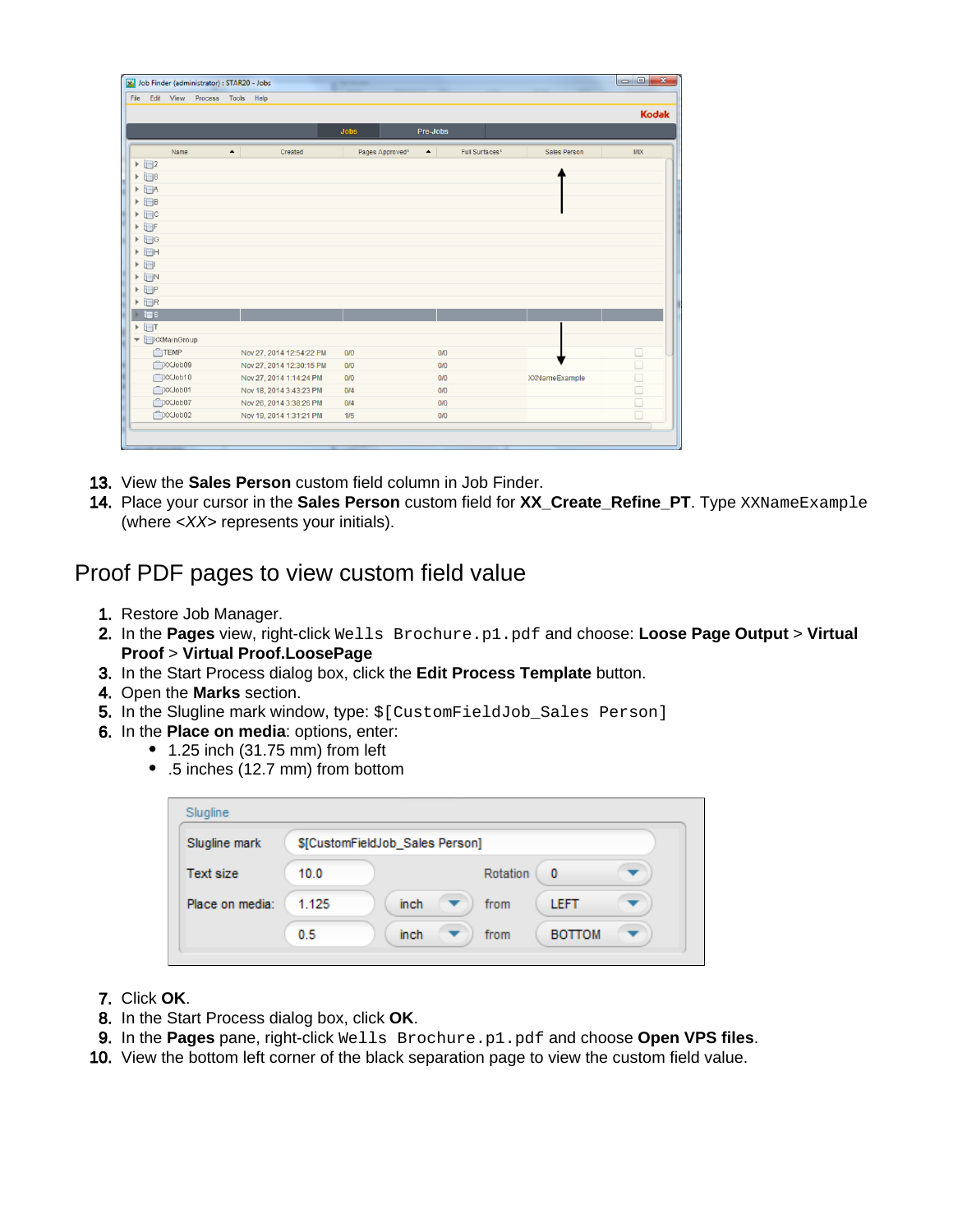

11. Close Prinergy VPS software.

## Verify the file size of the refined PDF pages

- 1. Select the **Pages** pane.
- 2. From the **View** menu, choose **Visible Columns**.
- 3. Place a check mark beside the **Size** option. Click **OK**.
- 4. View the file size of each individual PDF page.
- 5. Calculate the combined size of all eight PDF pages (approximately 25 MB).

### Edit the refine process template

- 1. From the **Tools** menu, choose **Process Template Editor**.
- 2. Locate and open your refine process template: **Refine > XXRefineGroup > XXRefineTemplate**
- 3. Open the **Optimize** section.
- 4. In the **Color & Grayscale Alternate Images** area, ensure the **Generate** box is selected, and make the following changes: Change **...at 72 ppi** to **...at 56 ppi** Change **...if Above 108 ppi** to **...if Above 56 ppi** Change **Compression: ZIP (lossless)** to **JPEG (lossy)**
- 5. From the **File** menu, select **Save**.
- 6. Close the process template and the Process Template Editor.

## Generate a low resolution PDF file using Publish to PDF

- 1. Right-click Wells Brochure.p1.pdf and choose **Select All Pages**.
- 2. From the **File** menu, choose **Publish to PDF File**.
- 3. In the Publish PDF Files dialog box, make the following selections: Save PDF files to folder: **Job Folder/UserDefinedFolders** (for your job) Images: **Low-resolution proof** Output to: **PDF Save to Multipage PDF File** File name: **Low Resolution Proof.pdf**
- 4. Click **Save**.
- 5. Right-click the XX\_Create\_Refine\_PT job folder icon in the lower left corner of Job Manager. Select **Open Job Folder in File Browser**.
- 6. Open **UserDefinedFolders**.
- 7. Locate the **Low Resolution Proof.pdf** file. The file size should be substantially less in size compared to the original PDF pages (approximately four MB).
- 8. Open the file in Adobe Acrobat. Verify that all eight pages are combined as part of the PDF file.
- 9. At the completion of the proof process, quit Adobe Acrobat.